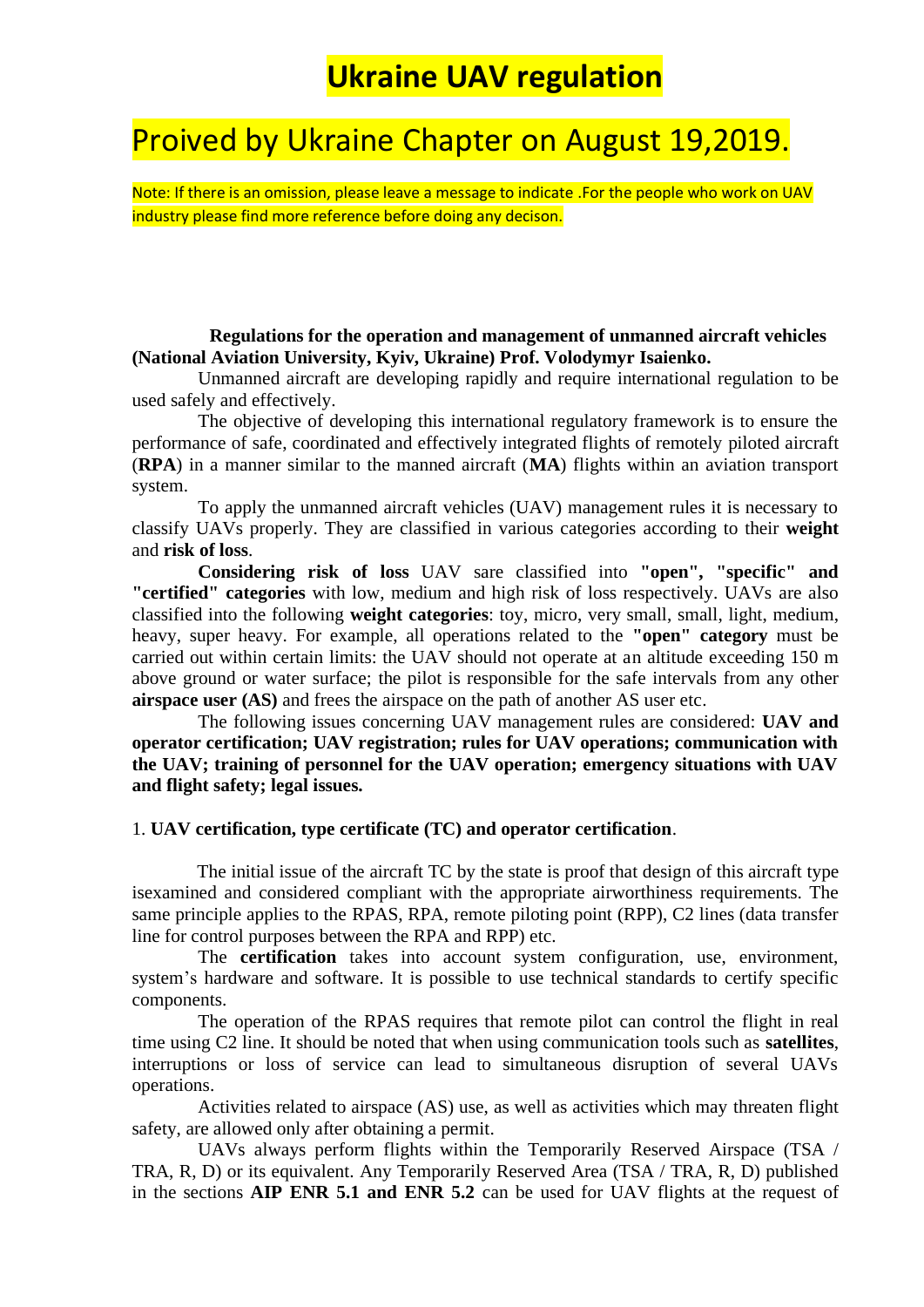## Proived by Ukraine Chapter on August 19,2019.

Note: If there is an omission, please leave a message to indicate .For the people who work on UAV industry please find more reference before doing any decison.

### airspace user.

Civil Aviation (CA) UAVs are divided into autonomous and remotely piloted. CA UAV should be industrially manufactured and have the appropriate certificate.

The applicant chooses the operators team handling the operation of CA UAV depending on its type, purpose and operating conditions. **The regulations for the UAV operator** are formed by state standards and meet the following requirements:

- a) have citizenship of the country where the UAV is operating;
- b) be at the age no less than 18 years;
- c) have a medical certificate;
- d)have a special training on the UAV operation and management;
- e) know the country's legislation on the airspace use;
- c) demonstrate the level of knowledge and skills which allows operating the UAV.

The state authorities regulate management and control of airspace used by CA UAV. Their use is allowed only after following necessary security measures, obtaining appropriate permission and only in dedicated airspace. UAVs and unmanned aerial systems (UAS) can be integrated into a single airspace with manned aircraft only under the condition of remote piloting from the control point and being the only UAV. However, you do not need to receive permission to use airspace with toy aircraft models. People who violate the requirements of these Regulations are liable in accordance with the established procedure.

### 2. **UAV registration**:

1. UAVs are the subject to registration in civil and state aviation authorized bodies.

2. People, who receive UAVs for the purpose of exploitation, apply for registration with the CA authorized body with the following documents:

- application;
- a copy of a constituent or an identity document;
- a notarized copy of any document confirming the ownership;
- a notarized copy of any document confirming the right to use the UAV;
- a copy of the manufacturer's document on UAS specifications;
- UAVs passport;
- a type certificate copy or equivalent document (if any);
- documenton the exclusion of UAV (if the UAV was registered in a foreign state) from the registration in a foreign state;
- confirmation thatthere is no military and intercepting equipment on board.
- 3.The UAVs with a maximum take-off weight of **more than 1 kg** must be registered.
- 4. In case of UAV registration, the authorized body issues a registration **certificate**.

5.**The UAV registration** is conducted by an authorized body in a special journal or electronic register.

6. In case of **commercial use of the UAV**, remote pilot certificate is also provided.

### 3. **Operating conditions of the UAV**: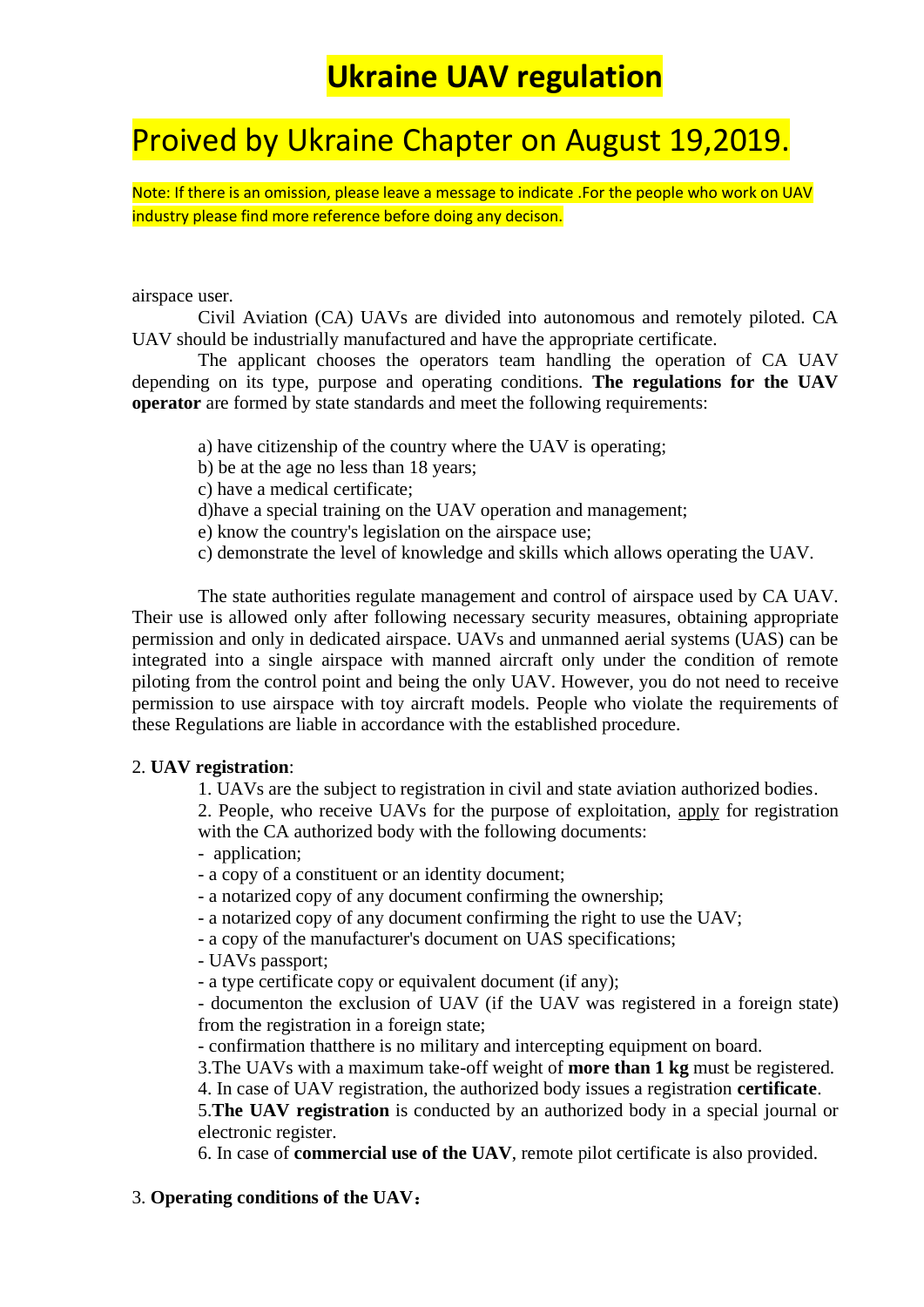## Proived by Ukraine Chapter on August 19,2019.

Note: If there is an omission, please leave a message to indicate .For the people who work on UAV industry please find more reference before doing any decison.

1. The UAV operation should minimize the threat to life or health of people, damage of property or other aircraft.

 2. The operator is required to obtain a permit for the UAV flight in a **controlled airspace**.

 3. UAV's flight information is not sent to the **air traffic services unit (ATS)** if the altitude of planned flight does not exceed 50 meters from the ground surface, and the route does not pass closer than 5.5 km to the aerodrome boundary.

4. UAV flights are performed:

a) within the boundaries of **class G**airspace, provided that visibility is not less than 1500 meters horizontally and the clouds lower boundary is not less than 300 meters vertically);

b) **in a controlled airspace** (with the exception of the provisions specified in subparagraphs c) and d));

c) **in a control area** - with the exception of performance of aviation works and mass demonstration flights on UAVs;

d) **in the aerodrome flight zone** of an **uncontrolled** aerodrome located in the **class G** airspace or in controlled airspace.

5. The UAV operator should not allow the discharge of any cargo or animals (without a special parachute) from the UAV to avoid threat to people or property.

6. In cases where short-term restrictions are not established the UAV operator must maintain direct visual contact without any assistance, sufficient to control the path and the location of the UAV relative to other objects to avoid collision.

#### 7. **The UAV should not be operated:**

a) during take-off and landing - closer than 50 meters horizontally from any person (except for the UAV's operator) or another object;

b) during the flight - closer than 100 meters horizontally from any person (except for UAV's operator) or another object;

c) in all cases closer than 150 meters horizontally from the mass gathering of people and (or) vehicles;

d) in prohibited and dangerous zones, zones of flights restriction.

8. CA aircraft, which **are not the subject for registration**, are:

1) aircraft which take-off is performed with the help of the pilot's legs (hang-gliders, paragliders, etc.);

2) meteorological radiosondes and pilot balloons which are used for meteorological needs;

3) unmanned uncontrolled balloons without payload;

4) UAV which maximum take-off weight does not exceed 20 kilograms and is used for entertainment and sports activities.

### 4. **Communication with the UAV**

 The equipment for transmitting **command and telemetric information** is intended for the low-speed transmission of command information from the RPPto the UAV and the low-speed transmission of telemetric information from the UAV to the RPP. The equipment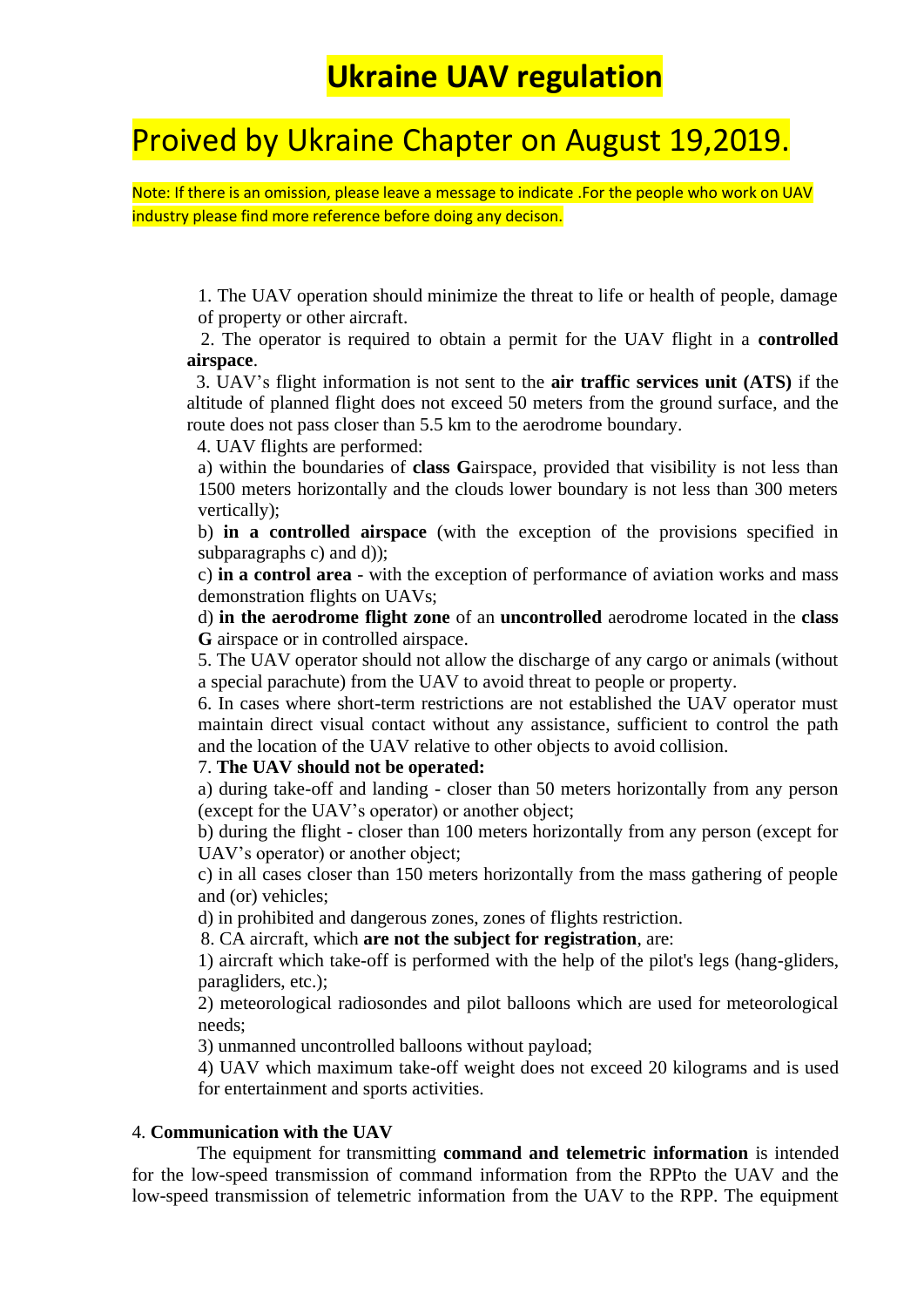## Proived by Ukraine Chapter on August 19,2019.

Note: If there is an omission, please leave a message to indicate .For the people who work on UAV industry please find more reference before doing any decison.

for transfer of **payload** information is intended for one-way high-speed transmission from the UAV. The choice of equipment for control and data transmission from the UAV is made considering the class of apparatus, its functional purpose, communication range. **Cellular networks** can act as a control data transmission channel between the UAV and the operator.

### **The UAV registration and monitoring process**:

- Each UAV must be equipped with a **specialized system of periodic data transmission** of its location.

- Registration of a new UAV must occur when it is manufactured / purchased by submitting relevant records including a unique identifier of the UAV registration and monitoring system **(IMEI data transmission system**) to the specialized database.

- When the UAV takes off, the device registers in the cellular operator's network (**GSM, 3G, LTE, 5G, etc**.), depending on the cellular networks available.

During the UAV operation, the vehicle location coordinates are periodically transmitted.

**In ADS-C mode**, the aircraft uses on-board navigation systems to determine its location and other data. The ground-based **ATS air traffic management system** concludes a contract with this aircraft on the provision of such information regularly or after certain events. Information is transmitted through a data link in two-way communication. The aircraft operator and the ATM service provider will enter into separate agreements with the **ADS-C** Message Delivery Service Provider.

The Automatic Dependent Surveillance in Broadcast (**ADS-B) and Multilateration (MLAT) systems** are additional forms of electronic surveillance. Currently, ADS-B and MLAT systems can be deployed in areas that are either not serviced at all or partially serviced by radar.

5. **Training of personnel for the operation of the UAV** is carried out for all categories:

*Open category (low risk)*. The rules for licensing the UAS operators are minimal. The **competence** of the UAS operator should be demonstrated by completing the appropriate course.

*Specific category (medium risk)*. The UAS operators professional training is mandatory and is confirmed by a **ROC (Remote Operator Certificate).**

*Certified category (high risk).* Operators of this category must obtain a license from the national aviation administration and a ROC type certificate.

The main purpose of these rules is to ensure that the activities of the UAS operators comply with industry standards. Operators of UAS are studying the basic rules of performing UAV flights in **normal conditions, complicated conditions, emergency situations**.

### 6.**UAV emergency situations and flight safety.**

The most important task is that the integration of the RPA in the airspace does not cause an increase in the risk level to the manned aircraft safety. The procedure for the UAS operator's actions in case of an emergency is determined in accordance with the **Manual on RPA Flight Operations**, is studied and practised when training the UAV operator.